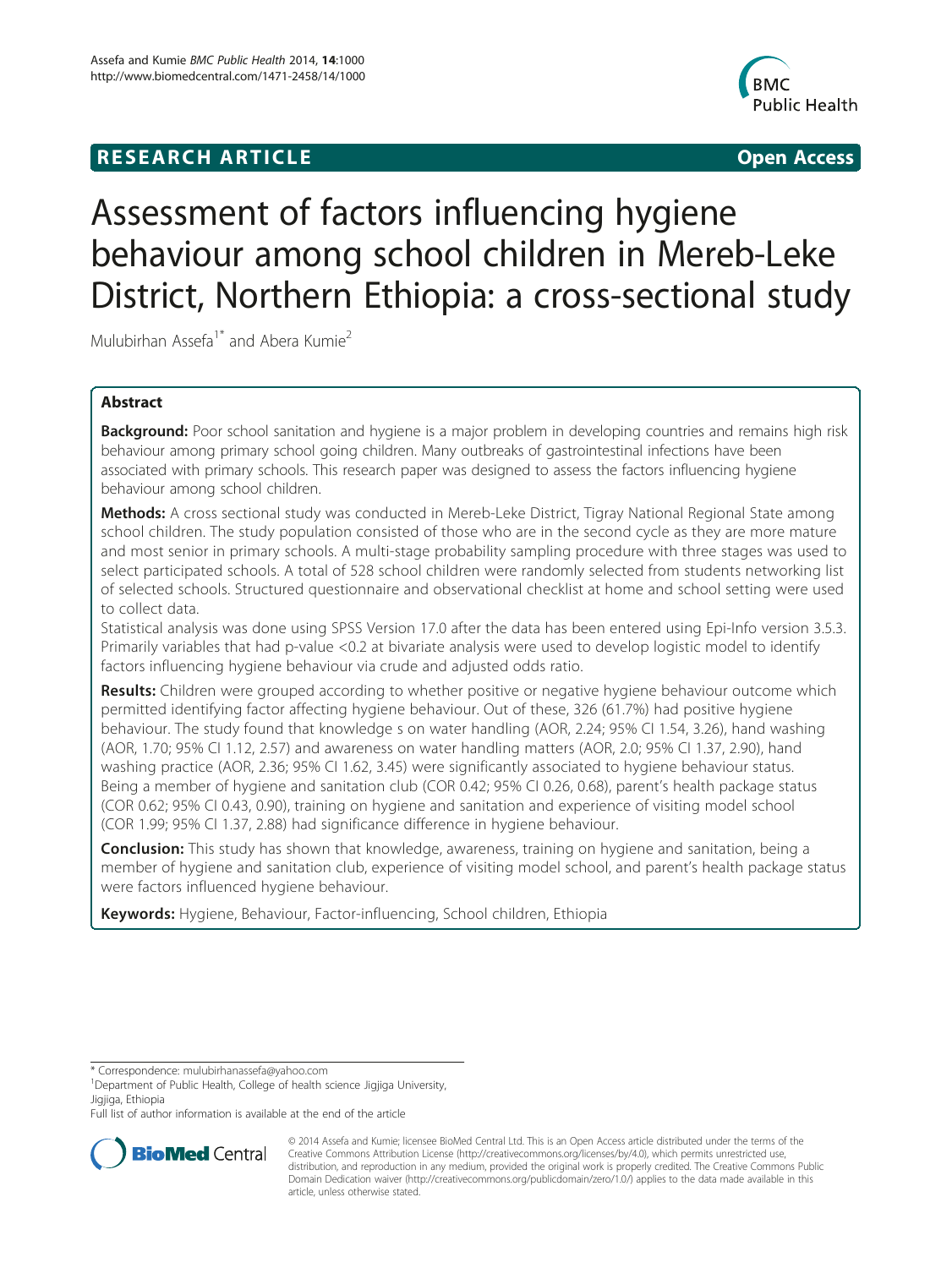# Background

Impact on disease burden due to inadequate and unsafe water, lack of sanitation and poor hygiene behaviour is a complex issue [\[1](#page-7-0)]. The occurrence and severity of Hygiene related outbreaks in endemic areas is greatly enhanced by human behaviour with regards the practice of healthy hygiene [\[2-4](#page-7-0)]. Poor hygiene behaviour is a major problem in developing countries [[5\]](#page-7-0). Hygiene and sanitation related Diseases are a huge burden in developing countries; Causing many people to fall ill even to die [\[2](#page-7-0)], Schools have repeatedly been implicated in the spread of gastrointestinal disease, High among primary school going children [[5-9](#page-7-0)].

Improvements in hygiene behaviour are the most important barrier to many infectious diseases, because with safe behaviour and appropriate facilities, people reduce their risk of becoming exposed to diseases [[1-5\]](#page-7-0). A study conducted by FEACHEM R. G stated that hygiene behaviour influences the pattern of diarrhoeal spread. Water handling, latrine utilization behaviour, and hand-washing were the specific behaviour received most attention [[10](#page-7-0)]. Among children for whom mainly positive hygiene behaviour was recorded, the prevalence of diarrhoea was 6.4 days per child-year, while it was 14.2 days per child year in children with mainly negative scores [\[11\]](#page-7-0).

As hands is an important mode of transmission of infectious disease among school-aged children. Simple hand washing with soap helps to protect children from the two common global paediatric killers (diarrhoea and lower respiratory infection) [[12-14\]](#page-7-0), hand hygiene significantly reduce illness-related absences in elementary school students by 26% [[15\]](#page-7-0). Critical times for hand washing include after using the toilet, after cleaning a child, and before handling food [\[16,17](#page-7-0)].

The mere provision of water supply and sanitation facilities is not enough to bring down morbidity and mortality rates [\[2](#page-7-0)]. Water and sanitation facilities linked with hygiene behaviour have proven to be more effective in reducing diarrhoeal diseases [[5,6,18\]](#page-7-0) and to support the improvements of sustained behavioural change [[12,18,19\]](#page-7-0).

Attitudes, knowledge, and beliefs are some of the measures which are thought to be on the causal pathway to behaviour. Poor knowledge and practice of, and attitudes to personal hygiene has negative consequences for a child's long term overall development [\[16\]](#page-7-0). A study conducted in Ethiopia found that 60% of children surveyed did not know about the possible transmission of diseases through human waste [[20](#page-7-0)]. Awareness of health aspects of sanitation behaviour is important because it determines the degree of sustainability of an intervention in sanitation. Perception strongly influences one's hand washing beliefs and practices.

The hygiene behaviour that children learn at school made possible through sanitation and hygiene-enabling facilities [[9](#page-7-0)], and play a major role in ensuring good hand washing practices [\[12](#page-7-0)]. A study conducted in Ghana indicates that lack of hygiene enabling facilities at schools and homes did not allow children's' to practice the hand washing knowledge they had acquired [[14\]](#page-7-0).

Hand washing-facilities must be easily accessible and available at all times with the right materials necessary to make the process a success. A study conducted by Oswald and his Colleagues revealed that Lack of resources, namely soap and water, as well as inadequate sanitation facilities may be two of the main reasons why children do not wash their hands [[21](#page-7-0)]. The location of hand washing led to some pupils forgetting to wash hands [\[22](#page-7-0)].

The family seemed to play a 50% of positive reinforcement compared to 27.3% who identified the school as a motivator [\[6](#page-7-0)]. At school setting teachers act as role models; they also provide leadership in hygiene related issues within the school [\[22](#page-7-0)]. Based on the study conducted in sub-Saharan Africa, motivating factors behind proper hand washing included avoidance of dirt and smell of defecation, stay healthy, clean people are more accepted, cleanliness is associated with better socioeconomic status, hands feel and smell fresh, and avoid the risk of disease [[23](#page-7-0)]. Also, if the children had clean hands, they would have clean books; resulting in better grades [[2-4\]](#page-7-0).

District health office report of last 3 years (2010, 2011, 2012) showed that Diarrhoea, Intestinal parasites, Upper respiratory Infection were among the top five diseases of the district. Literatures show that Poor hygiene behaviour remains high risk behaviour increasingly responsible for high burden of these diseases [\[5,6](#page-7-0)]. School children based research on Hygiene behaviour is required.

The factors which may determine hygiene behaviour among school children are complex, interlinked and some are difficult to measure.

Previous studies conducted in Ethiopia, particularly in the study area, provide limited details about factors that determine hygiene behaviour among school children. This study, therefore, had investigated factors influence hygiene behaviour among school children. The study bridges the information gap on school Hygiene behaviour and to set evidence based intervention at school setting.

# Method

#### Study design

A school based cross-sectional study was conducted in Mereb-Leke District, Northern Ethiopia from July, 2012 to Jun, 2013. All children of primary school going age in Mereb-Leke district were considered as source population while the study populations were those who are attending second cycle education.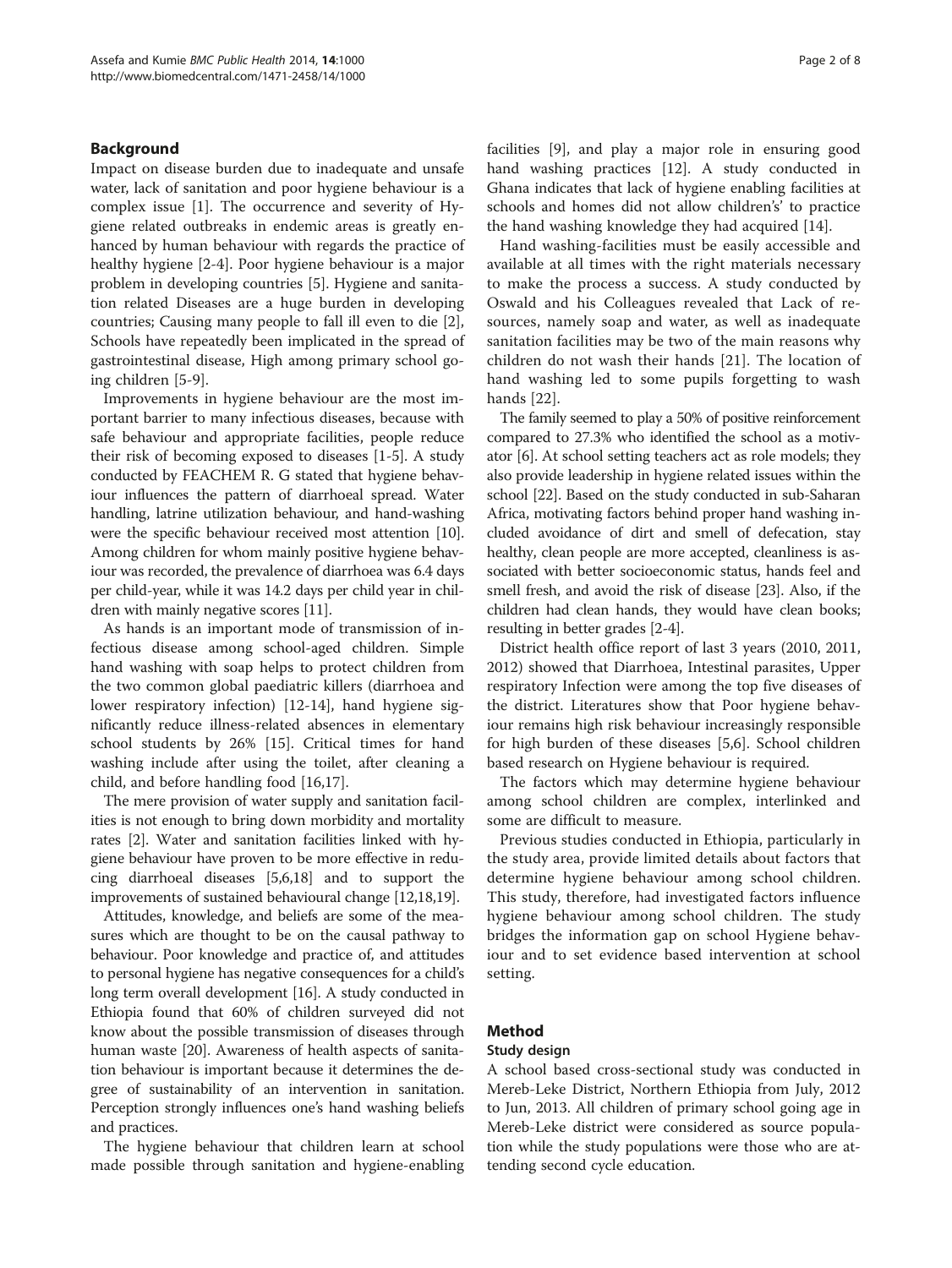#### Sample size estimation and sampling technique

The target participants for this study were school children in second cycle of every selected primary school in Mereb-Leke District. Five hundred twenty eight school children were estimated using two population proportion formulas to participate on the study and Epi-Info version 7 was used for sample size calculation.

A multi-stage probability sample procedure with three stages (district primary school; five selected primary schools; students networking list) was used to select five primary schools. They were selected randomly from the list of primary schools that have second cycle (20 schools) in the district Education Office. The reason for the choice of school children in second cycle (grade six to eight) is because they are the more mature and most senior in primary school.

A total of 528 school children were randomly selected from students networking list of selected school, based on the proportional allocation. Of whom, 264 student's household,who have an even ID number, was selected using lottery method for further studying on hygiene enabling facilities at household level.

#### Data collection

Structured questionnaire and observational checklist at home and school setting was used to collect data. The questionnaire was initially drafted in English, translated to Tigrigna, and then back to English.

Five teachers as data collection facilitator at school setting and six health extension workers as data collectors (house hold hygiene enabling facility) were recruited to facilitate and guide the data collection process. These study staff was given training for two days by the principal investigator on the objective of the study, techniques of assisting study participants whenever they come across difficulties in completing the questionnaire, in order to avoid incompleteness of the questionnaire. Then, the instrument was pre-tested on 28 students in a similar primary school in the study area which was not included in the study. The pre-test had conducted prior to the actual data collection time to assess the suitability of the questionnaire with regards to duration, language appropriateness, content, validity, and question comprehensibility. Some amendments were made after the pretest.

WHO indicated that Water handling, latrine utilization, and hand-washing are three key hygiene behaviors [[5](#page-7-0)]. The questionnaire had consisted of: demographic information (gender, age); parent's educational status (illiterate, primary/secondary, tertiary and more); parents' health package status (graduated, not graduated but participating, not participating). Knowledge questions on the three key hygiene behaviour were assessed. The questionnaire includes awareness questions that were determining whether the school children believe that hygiene behaviour (hand washing, use and cleaning of toilet, handling drinking water) can actually help diseases prevention.(see Additional file [1:](#page-6-0) annex).

All questionnaires and records were checked for completeness by the data collectors and supervisors before leaving the area where data collection was done. The households' hygiene enabling facility was cross checked for its accuracy and completeness by supervisor and principal investigator.

# Measurement used

# Behaviour

Is "what a child does" and which is observable and measurable. Scores were assigned to the variables for stated behaviour using the issue scores as mentioned below; Score issue is hygiene behaviour: 0- no/never, 1-yes/always.

Hygiene behaviour is measured as a composite score for students who answered yes/always to at least 9 of fourteen questions requesting about practice and/or skill of water handling, latrine utilization, and hand washing was classified as having positive hygiene behaviour.

#### Data analysis

After the data were entered in to Epi-Info version 3.5.3, a statistical analysis was done using SPSS Version 17.0. Descriptive analysis has done by calculating frequencies (response rate) of the knowledge, awareness (perception), and skill (practical) questions. The importance of knowledge, awareness, enabling factor as determinant of hand washing, latrine usage and keeping drinking water free from faecal contamination was also analysed. Data on the level of respondent's knowledge, perception was compared with what they stated about their hygiene practice.

Moreover, logistic regression was employed to identify factors influencing hygiene behaviour via crude and adjusted odds ratio. Primarily variables that has p-value <0.2 at bivariate analysis were used to develop the logistic model in order to identify predisposing factors which more strongly linked with the hygiene behaviour outcome. Further general and specific (sex based, key behaviour based) analysis was also premeditated with respect to motivational/supportive factor (such as parents educational and health packages status), availability and accessibility of hygiene enabling facilities.

#### Ethical consideration

Before commencement of the actual activities, ethical clearance was obtained from Addis Ababa University, School of public health ethical review committee. A written permission of the District education office was obtained and a letter of support was written to all respective head of the selected schools. The purpose of the study as well as its confidentiality of the information obtained (assign unique identification code) was entirely explained to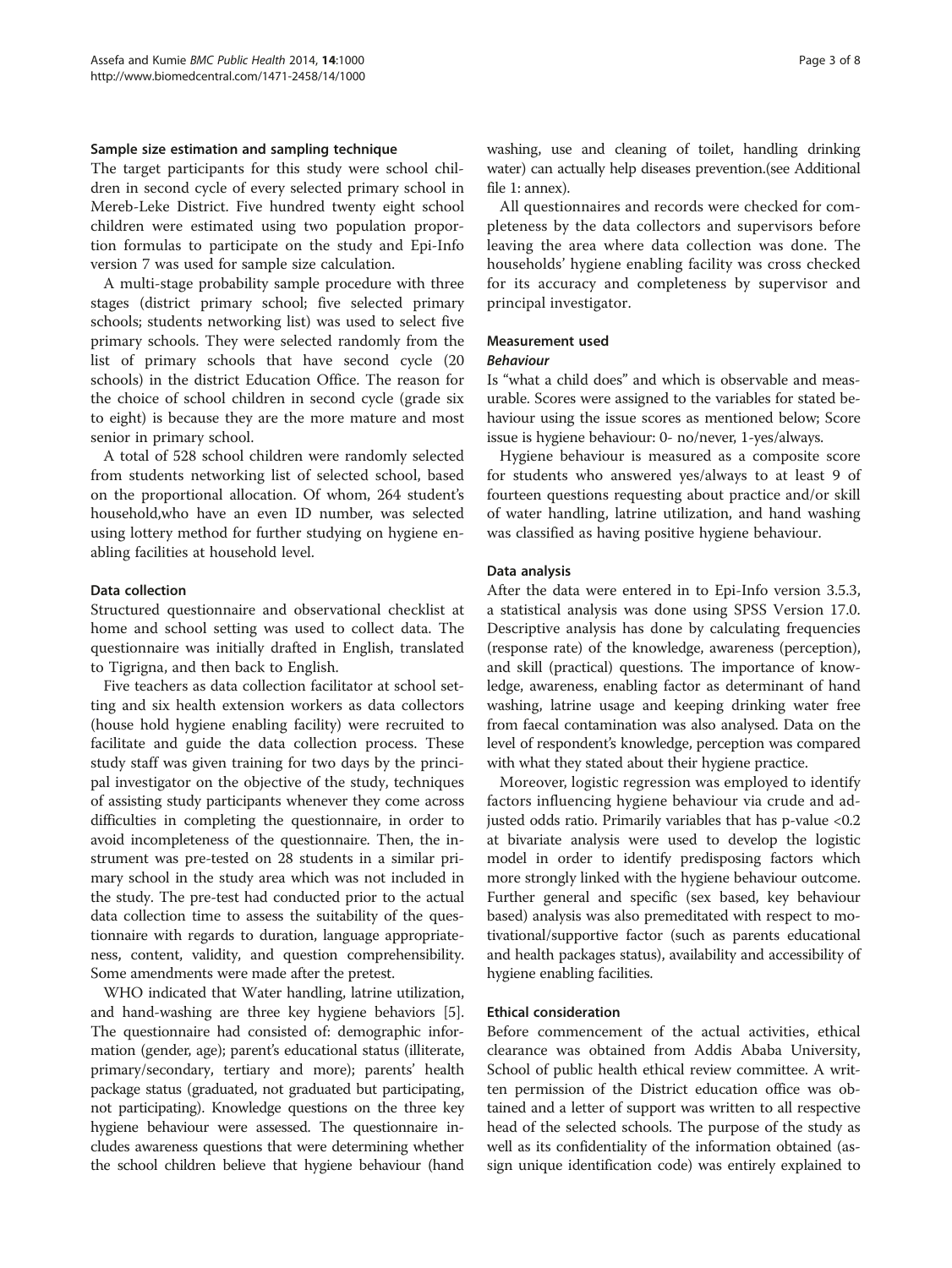school director. Then additional informed verbal consent was obtained from school director on behalf of the school children. In addition, a verbal consent has obtained from household head for the observation made at household level.

After the data collection done, a hand book designed for families health package by Ministry of Health was disseminated for each student participated in the study. The hand book has explained importance of proper hygiene on diarrhoeal prevention.

# Results

A total of five hundred twenty eight school children, were recruited from five primary schools, were participated in the study giving a response rate of 100%. The study revealed that 278 (52.5%) of the respondent was females and the mean age of the participants was 14.5 years. Out of the total, 164 (31%), 181 (34.3%), and 183 (34.7%) was grade six, seven, eight respectively. Most of the respondents, 304 (57.6%), were from urban and the remaining was from rural.

According to the criteria defined in the method part, Children were grouped whether positive or negative hygiene behaviour outcome which permits to identify factor affecting hygiene behaviour. Out of these, 326 (61.7%) had positive hygiene behaviour while 202 (38.3%) had negative hygiene behaviour.

# Predisposing factors influencing hygiene behaviour Knowledge

Out of the total study participants 65% had adequate knowledge on water handling but more than 91.1% do not have proper knowledge on latrine utilization and 71% had no adequate knowledge on hand washing. Of those school children who had adequate knowledge on hand washing, water handling, and latrine utilization; 71.1%, 68.8%, and 53.2% was with positive hygiene behaviour respectively (Table 1).

#### Awareness

The study revealed that more than half of the children were aware on hand washing and water handling accounts for 58.9% and 52.7%, respectively. The majority, however, 80.5% of the respondent was reported not aware to latrine utilization.

Among those who have awareness about water handling 71.6% had practiced positive hygiene behaviour and while 50.8% of those not aware had reported positive hygiene behaviour. According to the study a 24% difference in positive hygiene behaviour is the difference between those who have awareness of hand washing and those who do not have or what (Table [2\)](#page-4-0).

| Table 1 The frequency of knowledge and awareness of       |
|-----------------------------------------------------------|
| school children in Mereb-Leke District, Northern Ethiopia |
| <b>March 2013</b>                                         |

| <b>Characteristics</b>           | Frequency<br>$(n = 528)$ | Percentage (%) |
|----------------------------------|--------------------------|----------------|
| Knowledge on water handling      |                          |                |
| Know                             | 343                      | 65             |
| Don't know                       | 185                      | 35             |
| Knowledge on latrine utilization |                          |                |
| Know                             | 47                       | 8.9            |
| Don't know                       | 487                      | 91.1           |
| Knowledge on hand washing        |                          |                |
| Know                             | 149                      | 28.2           |
| Don't know                       | 379                      | 71.8           |
| Awareness of water handling      |                          |                |
| Aware                            | 278                      | 52.7           |
| Not aware                        | 250                      | 47.3           |
| Awareness of latrine utilization |                          |                |
| Aware                            | 103                      | 19.5           |
| Not aware                        | 425                      | 80.5           |
| Awareness of hand washing        |                          |                |
| Aware                            | 311                      | 58.9           |
| Not aware                        | 217                      | 41.1           |

#### Practice/skill

Respondents were asked if they treat their drinking water, overall 92.8% of the respondent reported that 'yes'. The study indicated that 75.2% of the respondent had reported they have ever cleaning and covering water container but 42.2% of the study subject reported never touch drinking water by dirty hand. Out of those who boiled their drinking water,  $67.8\%$  (N = 242) of the student reported that they boiled their drinking water the day prior to data collection.

Among the school children 385 (73%) was reported to defecate in latrine and Out of those, 206 (53.6%) of the participant reported always to 'how frequent use latrine'. Also, this study shows 272 (70.6%) of the respondent reported to execrate in latrine the day prior to data collection.

Of the school children, more than (370) 70% were not washing their hands after defecation and after eating. Even 463 (87.7%) reported they usually wash hands and 450 (85.2%) wash their hands the day prior the data collection, 513 (97.2%) of the school children reported that they did not use soap at critical time. Besides, the study reports that 412 (78%) of the participants they didn't practice the correct procedure of hand washing (Table [2](#page-4-0)).

Primarily variables that had p-value <0.2 at bivariate analysis were used to develop logistic in order to identify predisposing factors which more strongly linked with the hygiene behaviour outcome. On multivariate logistic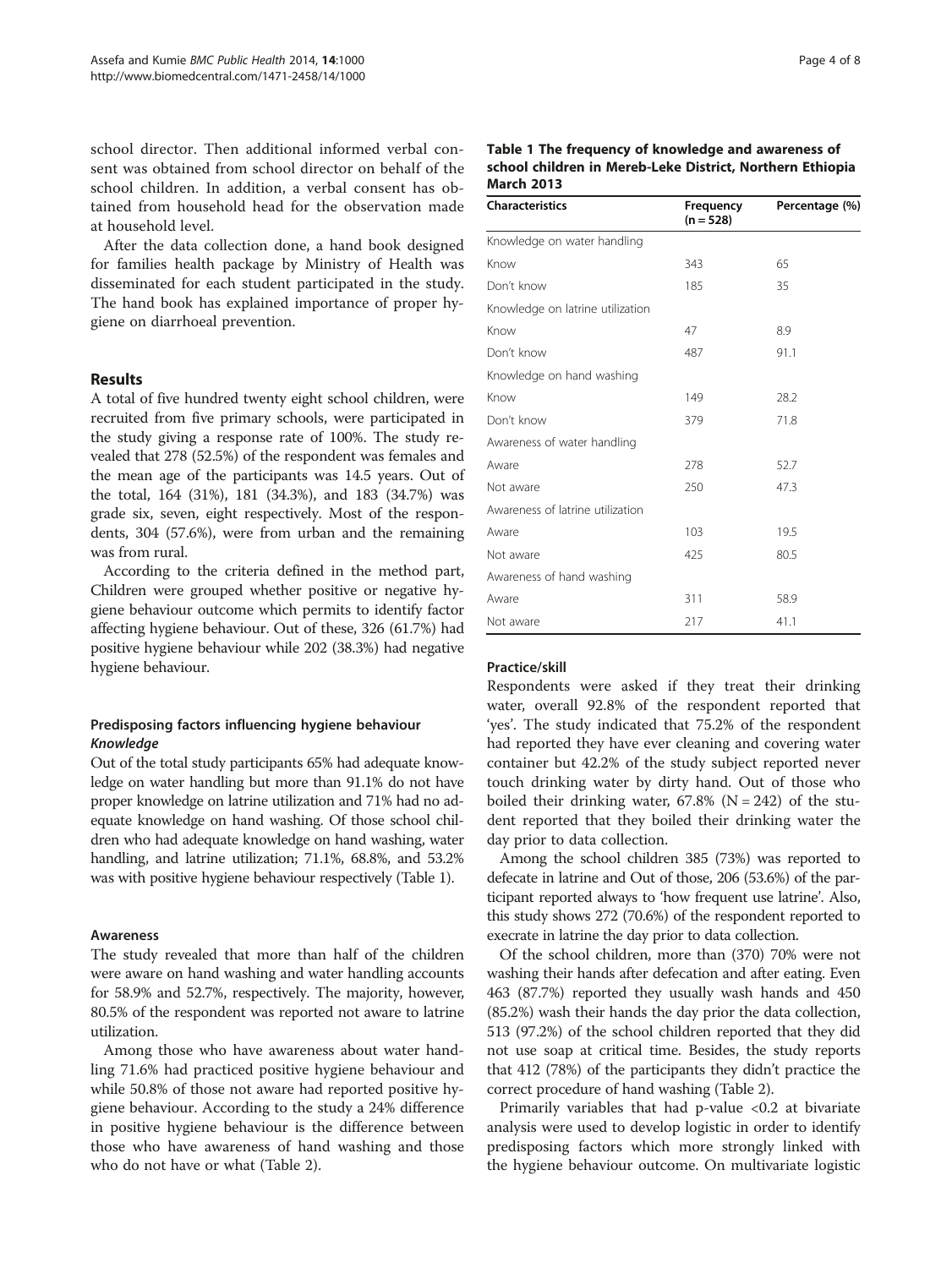| Characteristic(s)                 |          | Frequency of hygiene behaviour ( $n = 528$ ) |                        | <b>Adjusted OR</b>    |
|-----------------------------------|----------|----------------------------------------------|------------------------|-----------------------|
|                                   | Positive | <b>Negative</b>                              | (CI 95%)               | (CI 95%)              |
| Knowledge on water handling       |          |                                              |                        |                       |
| Yes                               | 236      | 107                                          | $2.33(1.61, 3.36)$ **  | 2.24(1.54, 3.26)**    |
| $No$ <sup>#</sup>                 | 90       | 95                                           | 1                      |                       |
| Knowledge on latrine utilization  |          |                                              |                        |                       |
| Yes                               | 25       | 22                                           | 0.68(0.37, 1.24)       | 0.85(0.46, 1.58)      |
| $No$ <sup>#</sup>                 | 301      | 180                                          | 1                      |                       |
| Knowledge on hand washing         |          |                                              |                        |                       |
| Yes                               | 106      | 43                                           | $1.78(1.18, 2.68)^{*}$ | $1.70(1.12, 2.57)^*$  |
| $No$ <sup>#</sup>                 | 220      | 159                                          | $\mathbf{1}$           |                       |
| Awareness for water handling      |          |                                              |                        |                       |
| Yes                               | 199      | 79                                           | 2.44(1.70, 3.50)**     | $2.0(1.37, 2.90)$ **  |
| $No$ <sup>#</sup>                 | 127      | 123                                          | 1                      |                       |
| Awareness for latrine utilization |          |                                              |                        |                       |
| Yes                               | 55       | 48                                           | 0.65(0.42, 1.01)       | 0.88(0.55, 1.40)      |
| $No$ <sup>#</sup>                 | 271      | 154                                          |                        |                       |
| Awareness for hand washing        |          |                                              |                        |                       |
| Yes                               | 223      | 88                                           | $2.81(1.95, 4.03)$ **  | $2.36(1.62, 3.45)$ ** |
| $No$ <sup>#</sup>                 | 103      | 114                                          | 1                      |                       |

<span id="page-4-0"></span>Table 2 Final logistic regression of predisposing factors influencing hygiene behaviour among school children in Mereb-Leke district, Tigray Region, Ethiopia March 2013

# Reference group, P < 0.05\*; P < 0.01\*\*.

regression knowledge, awareness was found to be significantly associated to hygiene behaviour.

The likelihood that a child who is knowledgeable on water handling issues 2.24 times (AOR, 2.24; 95% CI 1.54, 3.26) is more likely to have positive hygiene behaviour compare those who are not knowledgeable while hand washing matters 1.7times (AOR, 1.70; 95% CI 1.12, 2.57) more likely. Predictably, the reported awareness level of key behaviour was closely related to the hygiene behaviour outcome. School children who had proper awareness water handling matters (AOR, 2.0; 95% CI 1.37, 2.90), hand washing practice (AOR, 2.36; 95% CI 1.62, 3.45) were more likely to have positive hygiene behaviour compare to those school children not aware.

#### Hygiene enabling factors influencing hygiene behaviour

As shown on Table 2, Out of the total five-hundred twenty eight respondents, (264)50% of study subject households were selected for assessing hygiene enabling factors (Table [3](#page-5-0)).

The study also showed that all, the five schools, had latrine facilities which were located within the school compound and all had gender segregated compartments for both students and staffs. Of the five schools, 4 schools had access to improved water source; but no one had functional hand washing facilities. The observation of each

school reported that on average one seat serves for 73 students for boys, 80 for girls.

Of the school children, 35.4% and 37.3% reported that 'always' for the question is toilet paper available?' and 'cleanliness of toilet', respectively. The study revealed that more than 47% of the respondent was reported 'always' to whether 'queuing' for using the latrine during break. 66.3% of 528 school children in the study delighted that they use soap and water to wash their hands while 33.7% needed to habit water only.

#### Motivational/supportive factors

Among those students with positive hygiene behaviour  $(N = 326)$ , 59% their mother and 27% of their father were unable to read and write. 60.7% of their parents were graduate and/or involved in the health package and 64.4% were farmers (Table [4\)](#page-6-0).

Being a member of hygiene and sanitation club had observed a significance difference to water handling practice (COR 0.42; 95% CI 0.26, 0.68). The study revealed that a significance difference in hand washing behaviour was associated with parent's health package (COR 0.62; 95% CI 0.43, 0.90), have ever trained on hygiene and sanitation (COR 1.99; 95% CI 1.37, 2.88), and have ever visit model school (COR 1.73; 95% CI 1.18, 2.54).

Out of the participants, 294(55.7%) had reported selfinitiation for the question stating 'who motivates to use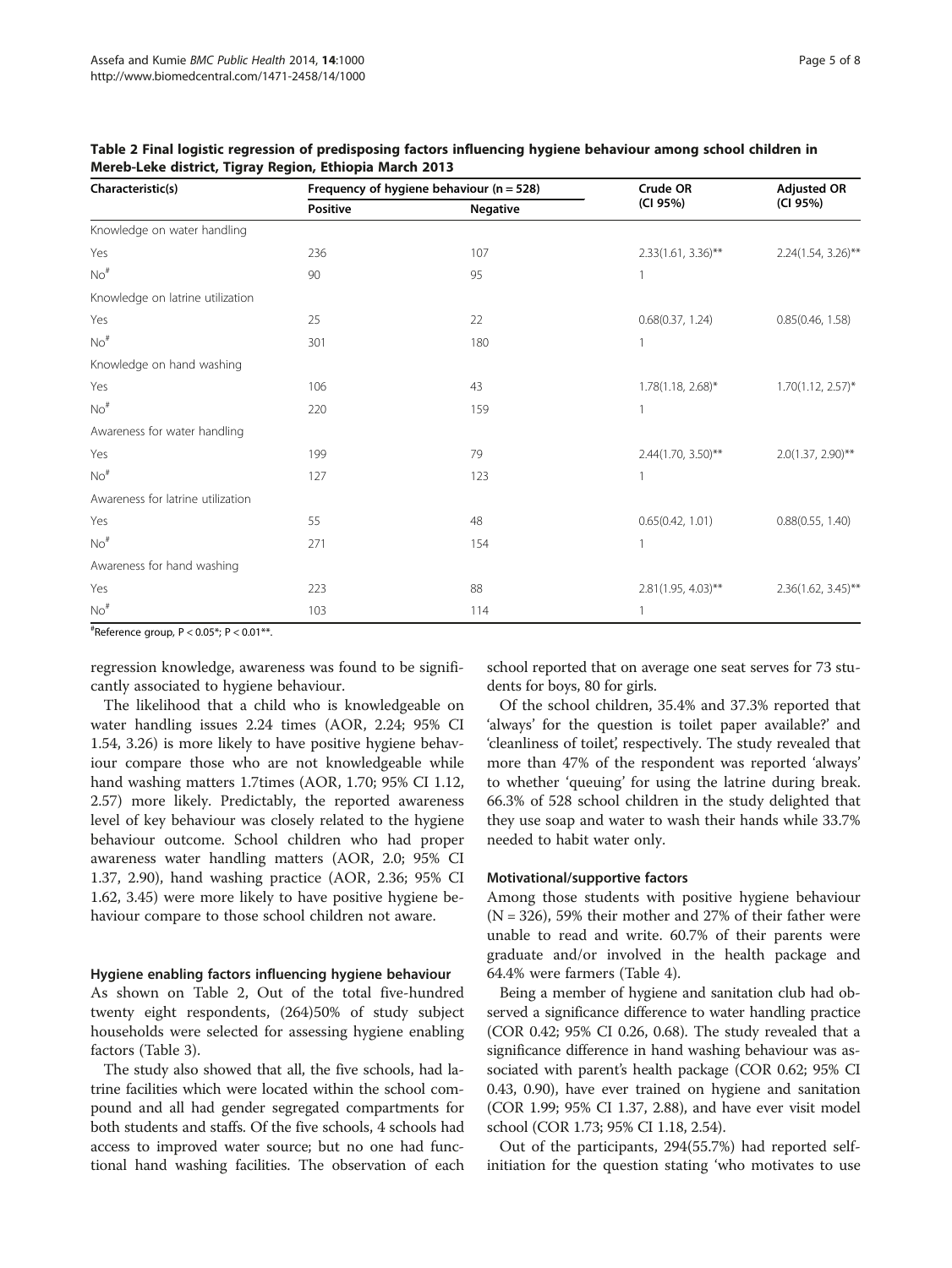# <span id="page-5-0"></span>Table 3 Distribution of household hygiene enabling facility in Mereb-Leke District, Tigray Region, Ethiopia March 2013

| House hold enabling facility                           | Frequency ( $n = 264$ ) | Percentage % |
|--------------------------------------------------------|-------------------------|--------------|
| Main source of drinking water                          |                         |              |
| Protected                                              | 174                     | 65.9         |
| Not protected                                          | 90                      | 34.1         |
| Time spent for one trip                                |                         |              |
| < 30 minutes                                           | 193                     | 73.1         |
| >30 minute                                             | 71                      | 26.9         |
| Drinking water storage                                 |                         |              |
| Narrow necked                                          | 142                     | 53.8         |
| Wide                                                   | 122                     | 46.2         |
| Cover with lid                                         |                         |              |
| Yes                                                    | 197                     | 74.6         |
| No                                                     | 67                      | 25.4         |
| Separate cub next to container                         |                         |              |
| Yes                                                    | 124                     | 47           |
| No                                                     | 140                     | 53           |
| Latrine availability                                   |                         |              |
| Yes                                                    | 155                     | 58.7         |
| No                                                     | 109                     | 41.3         |
| Recommended Physical<br>structure of latrine**         |                         |              |
| Yes                                                    | 81                      | 52.3         |
| No                                                     | 74                      | 47.7         |
| Cleanliness of the floor                               |                         |              |
| Clean                                                  | 72                      | 46.5         |
| Not clean                                              | 83                      | 53.5         |
| Cleanliness of latrine**                               |                         |              |
| Good                                                   | 47                      | 30.3         |
| Not good                                               | 108                     | 69.7         |
| Obstacles in the path**                                |                         |              |
| Yes                                                    | 36                      | 23.2         |
| No                                                     | 119                     | 76.8         |
| Depth of faeces to slab**                              |                         |              |
| $<$ 50 cm                                              | 57                      | 36.8         |
| $>50$ cm                                               | 98                      | 63.2         |
| Availability of hand<br>washing facility               |                         |              |
| Yes                                                    | 145                     | 55.3         |
| No                                                     | 119                     | 44.7         |
| Location of hand washing<br>facility Near to latrine** |                         |              |
| Yes                                                    | 54                      | 37.2         |
| Νo                                                     | 91                      | 62.8         |

#### Table 3 Distribution of household hygiene enabling facility in Mereb-Leke District, Tigray Region, Ethiopia March 2013 (Continued)

| Presence of soap at the facility**          |     |      |
|---------------------------------------------|-----|------|
| Yes                                         | 81  | 55.9 |
| <b>No</b>                                   | 64  | 44.1 |
| Where the family member<br>wash their hands |     |      |
| In the facility                             | 145 | 54.9 |
| Elsewhere                                   | 119 | 45.1 |
| .                                           |     |      |

\*\*Missing data excluded.

latrine'; 246(46.6%) of the respondents was reported a reason of separate toilet for boys and girls to 'what promote you to go to school latrine'.

# Discussion

Children are "agent of change" in pacing the behaviour and practice of their family and community at large. The determinant of hygiene behaviours' of school children was inadequately studied in Ethiopia. In this study, the analysis and interpretation of the findings by comparing the key hygiene behaviour outcomes among school children provided a better understanding of the factors that influence hygiene behaviours.

Knowledge and awareness are some of the measures which are thought to be on the causal pathway to behaviour [[1,18\]](#page-7-0). According to the present study knowledge of students' was gauged and the proportion of positive hygiene behaviour among school children was fairly high in those who had adequate knowledge. Result from logistic regression analysis found that a difference in hygiene behaviour outcome was statistically significant with knowledge status of the students on water handling issues ( $P < 0.001$ ) and hand washing matters ( $P < 0.05$ ). Accordingly, knowledge is important factor to have observed positive hygiene behaviour. Our study is consistent to the study conducted in India Chitungwiza, and Cameroon which indicated with improvement in knowledge level, respondent's exhibit better hygiene practices [[1,3,6](#page-7-0)].

Awareness of health aspects of sanitation behaviour is important because it determines the degree of sustainability of an intervention in sanitation [\[19\]](#page-7-0). In this study, a considerable gap has been observed between those who has good awareness and exhibit positive hygiene behaviour verses those who do not have both. Among those who aware to water handling 71.6% had practiced positive hygiene behaviour and 24% difference in positive hygiene behaviour was shown among school children due the awareness of hand washing. The overall awareness level was significantly associated with hygiene behaviour ( $P <$ 0.001). Though a large proportion of positive hygiene behaviour was associated with awareness, the multivariate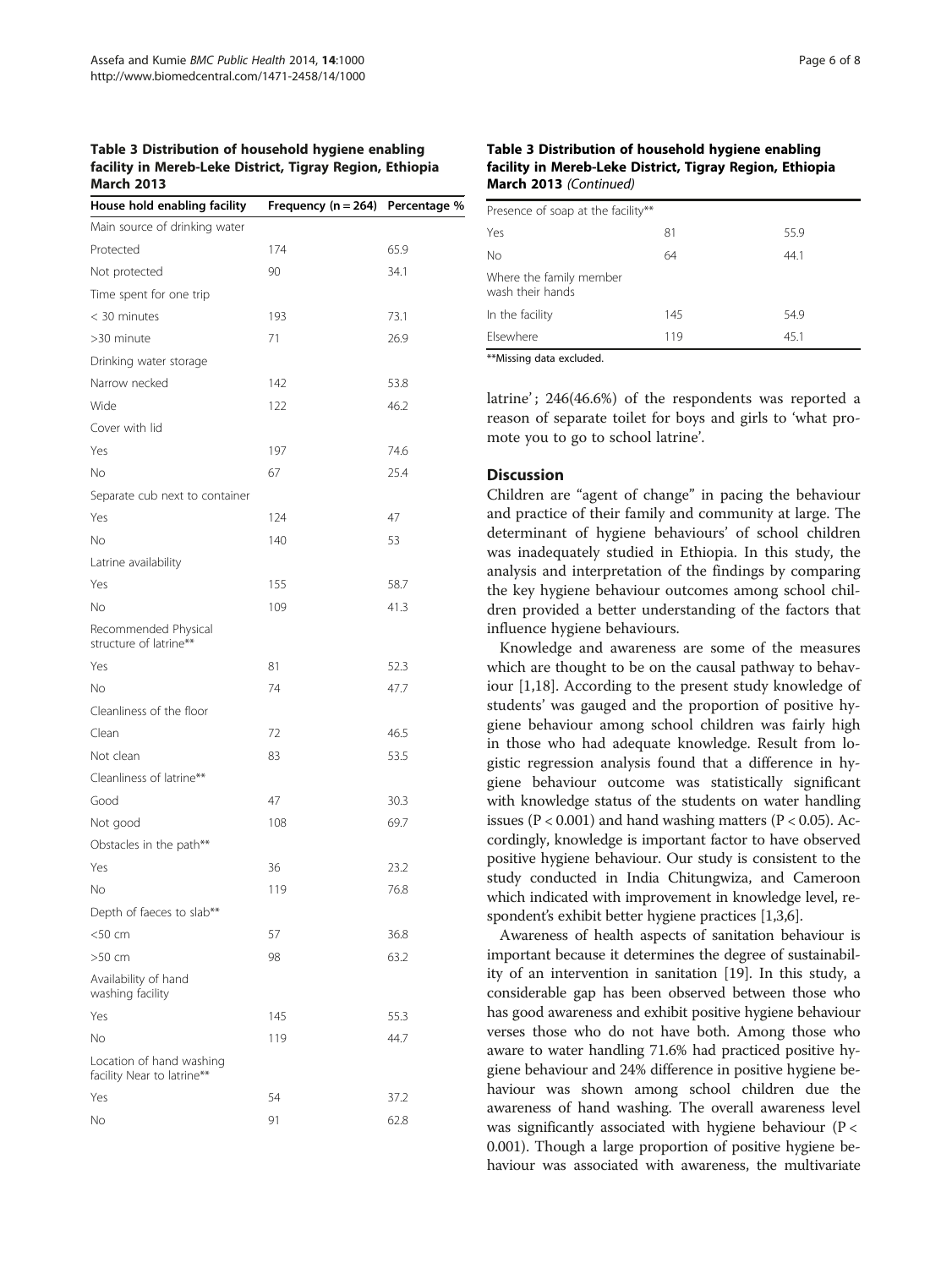<span id="page-6-0"></span>Table 4 Distribution of respondent's hygiene behaviour outcome by motivational factors in Mereb-Leke District, Tigray Region, Ethiopia March 2013

| Characteristic                                  | Hygiene behaviour outcome |              |  |
|-------------------------------------------------|---------------------------|--------------|--|
|                                                 | Positive (%)              | Negative (%) |  |
| Mother educational status:                      |                           |              |  |
| Unable read and write                           | 192 (64.6)                | 105 (35.4)   |  |
| Primary/secondary/complete and above 134 (58)   |                           | 97 (42)      |  |
| Father educational status:                      |                           |              |  |
| Unable read and write                           | 88 (60.3)                 | 58 (39.7)    |  |
| Primary/secondary/complete and above 238 (62.3) |                           | 144 (37.7)   |  |
| Occupational status:                            |                           |              |  |
| Farmer                                          | 210 (65.6)                | 110 (34.4)   |  |
| Merchants and gov't employees                   | 116 (55.8)                | 92 (44.2)    |  |
| Parents health package:                         |                           |              |  |
| Graduated and/or involved                       | 198 (61.7)                | 123 (38.3)   |  |
| Neither graduated nor involved                  | 128 (61.8)                | 79 (38.2)    |  |
| Training hygiene and sanitation:                |                           |              |  |
| Yes                                             | 158 (60.3)                | 104 (39.7)   |  |
| No                                              | 168 (63.2)                | 98 (36.8)    |  |
| Visit model school:                             |                           |              |  |
| Yes                                             | 129 (62)                  | 79 (38)      |  |
| No                                              | 197 (61.6)                | 123 (38.4)   |  |
| Hygiene and sanitation membership:              |                           |              |  |
| Yes                                             | 167 (61.2)                | 106 (38.8)   |  |
| No                                              | 125 (61.6)                | 78 (38.4)    |  |

analysis suggested that the awareness of latrine utilization did not play an important role in determining both latrine utilization practice and positive hygiene behaviour. The difference (high positive behaviour and low awareness) may in part be related to the fact that some hygiene behaviours are customary, being sustained as usual practices for traditional reasons, not necessarily related to hygiene awareness [[1](#page-7-0)].

The hygiene behaviour that children learn made possible through hygiene-enabling facilities [[9](#page-7-0)]. We have assessed the hygiene enabling facilities both at home and school setting using structured observational checklist. The study suggests that the proportion of having hygiene enabling facilities has shown difference in the key hygiene behaviour. The crude analysis suggested that self-reporting of queuing during break time play important role in determining the frequency of latrine usage. However, the logistic regression suggested that hygiene enabling factors did not play an important role in determining positive hygiene practices. On the contrary, a study conducted in Chitungwiza, Senegal and Peruvian shanty town shown that the hygiene enabling factor has a determinant role for positive hygiene behaviour [[6,21,23](#page-7-0)]. Yet, Small sample size of the house hold may be one of the several potential reasons for these unexpected results. In the other the study shows that the behaviour of never touching drinking water by dirty hands was arise due to inaccessibility and unavailability to main source of drinking water.

Based on an understanding of the factors that influence hygiene behaviour; assessment of the motivational factor was addressed in this study. The large proportion of male student (82.5%) and female students (59.6%) had reported proper water handling practice and hand washing at critical time, respectively.

The motivational logistic regression suggested that the difference found in male student was significantly associated to have ever trained  $(P < 0.05)$  and being membership of hygiene and sanitation club  $(P < 0.02)$ . The study also found that the proportion difference observed in female student was associated with visiting model school. Moreover, this study indicated that parent's health package status and being trained on hygiene and sanitation were important in determining hand washing behaviour at P <0.02.

The present study revealed that teacher was found as motivator to initiate latrine utilization with a P-value of less than 0.05. Similarly, literature reviewed by Ana Gil indicates Teachers act as role models for school children. The peer pressure measured by 'what you think children are washing their hands' was observed a difference in hand washing behaviour and this was statistically significant with diseases avoidance at P <0.05.

#### Conclusions

The study was carried out to assess the factors influencing hygiene behaviour through giving undistinguishable consideration to the three key hygiene behaviours. Knowledge and awareness on Water handling and hand washing are important predisposing factor to influence hygiene behaviour and Students observing considerable gap of positive hygiene behaviour.

Based on an understanding of the factors that influence hygiene behaviour; the assessment shown that motivational factor is significantly associated with hygiene behaviour issues. Training for male students, being a member to hygiene and sanitation club, experience of visiting model school, and parent's health package has found associated to hygiene behaviour issues of the student.

# Additional file

[Additional file 1:](http://www.biomedcentral.com/content/supplementary/1471-2458-14-1000-S1.docx) Annexes of data collection tools. House hold based questionnaire (interview and observation).

#### Competing interests

The authors declare that they have no competing interest.